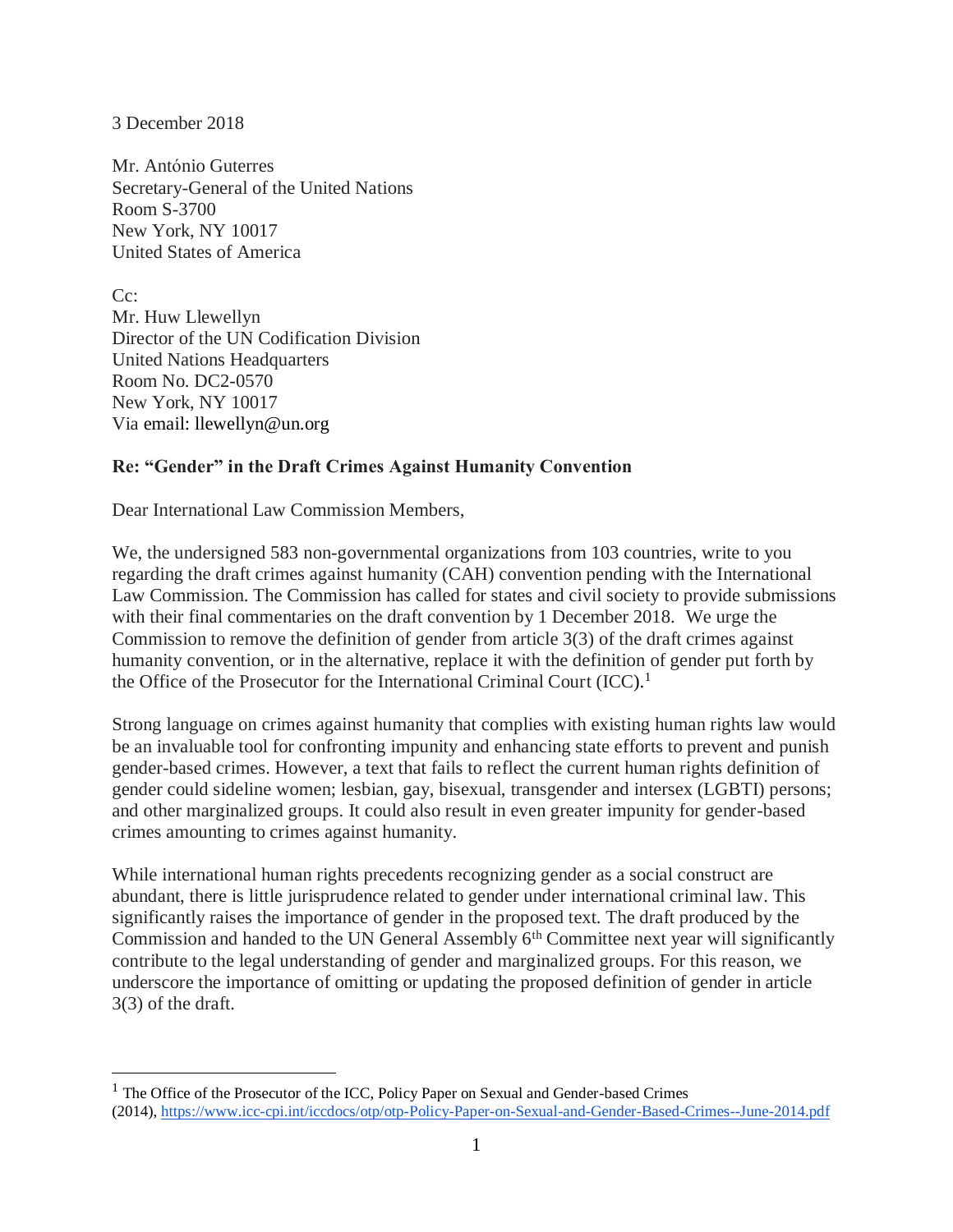A primary concern identified in expert civil society consultations is that the draft CAH treaty adopts the definition of gender from the Rome Statute. It states, "it is understood that the term 'gender' refers to the two sexes, male and female, within the context of society." Unfortunately, the ICC has never successfully prosecuted a charge of gender-based persecution, arguably because its definition is opaque.

Over the last two decades, numerous regional and UN human rights mechanisms including treaty bodies, experts and jurists have adopted language that recognizes the social construction of gender. <sup>2</sup> Notably, the Rome Statute's definition has never been adopted again in any other human rights document or mechanism. The ICC's own Office of the Prosecutor (OTP), in turn, has also adopted the understanding of gender under international law. Its 2014 publication, "Policy Paper on Sexual and Gender-Based Crimes," clarifies the definition of "gender" under the Rome Statute: "'[g]ender', in accordance with article 7(3) of the Rome Statute … refers to males and females, within the context of society. This definition acknowledges the social construction of gender, and the accompanying roles, behaviours, activities, and attributes assigned to women and men, and to girls and boys."<sup>3</sup>Accordingly, the policy paper distinguishes "gender" from the term "sex" which refers to "the biological and physiological characteristics that define men and women."<sup>4</sup> OTP's definition provides clarity and reflects the years of codification of the understanding of gender as a social construct. It is the only definition of gender under international criminal law to arise since the Rome Statute.

Finally, other than "gender", no other protected class under persecution is defined in the draft convention. Thus, including a definition may imply that persecution on the basis of gender is secondary or qualified and not equivalent to other persecutory categories.

Globally, sexual and gender-based crimes remain the least-condemned crimes in conflict. According to UN Women, "narrow definitions of sexual violence codify gender inequalities preventing access to justice to many survivors and making the implementation of international conventions and frameworks difficult."<sup>5</sup> The proposed treaty presents a unique opportunity to reduce obstacles to prosecuting sexual and gender-based crimes. A text that reflects the current status of human rights law would help to ensure that the CAH convention does not reinforce the

<sup>3</sup> The Office of the Prosecutor of the ICC, Policy Paper on Sexual and Gender-based Crimes, 3

 $\overline{a}$ 

<sup>2</sup> See for example, UN Secretary-General, Protection against violence and discrimination based on sexual orientation and gender identity UN Doc. A/73/152 (12 July 2018); the Inter-American Court of Human Advisory Opinion OC-24/17 (November 24, 2017) par. 32; CAT Committee, Ninth annual report of the Subcommittee on Prevention of Torture and Other Cruel, Inhuman or Degrading Treatment or Punishment, UN Doc. CAT/C/57/4 (22 March 2016); CEDAW, General Recommendation 33, UN Doc. CEDAW/GC/33 (3 August 2015); CAT General Comment 3, UN Doc. CAT/C/GC/3 (19 November 2012); CEDAW, General Recommendation 28, UN Doc. CEDAW/GC/28 (16 December 2010); General Comment 2, UN Doc. CAT/C/GC/2 (24 January 2008); ICESCR, General Comment 16, UN Doc. E/C[.12/2005/4](tel:12/2005/4) (11 August 2005); Secretary-General, Question of torture and other cruel, inhuman or degrading treatment or punishment, UN Doc. A/56/156 (3 July 2001); ICCPR, General Comment 28, UN Doc. CCPR/C/21/Rev.1/Add.10, (29 March 2000); Report of the Secretary-General: Implementation of the Outcome of the Fourth World Conference on Women (Beijing Platform for Action) (3 September 1996); CEDAW, General Recommendation 19, UN Doc. A/47/38 (1992).

<sup>(2014),</sup> <https://www.icc-cpi.int/iccdocs/otp/otp-Policy-Paper-on-Sexual-and-Gender-Based-Crimes--June-2014.pdf>

<sup>&</sup>lt;sup>4</sup> Id. citing the World Health Organization (WHO), What do we mean by "sex" and "gender"?.

<sup>5</sup> UN Women & UN Team of Experts Rule of Law/Sexual Violence in Conflict, UNDP, Accountability for Sexual Violence in Conflict: Identifying gaps in theory and practice of national jurisdictions in the Arab region, 4 (2018).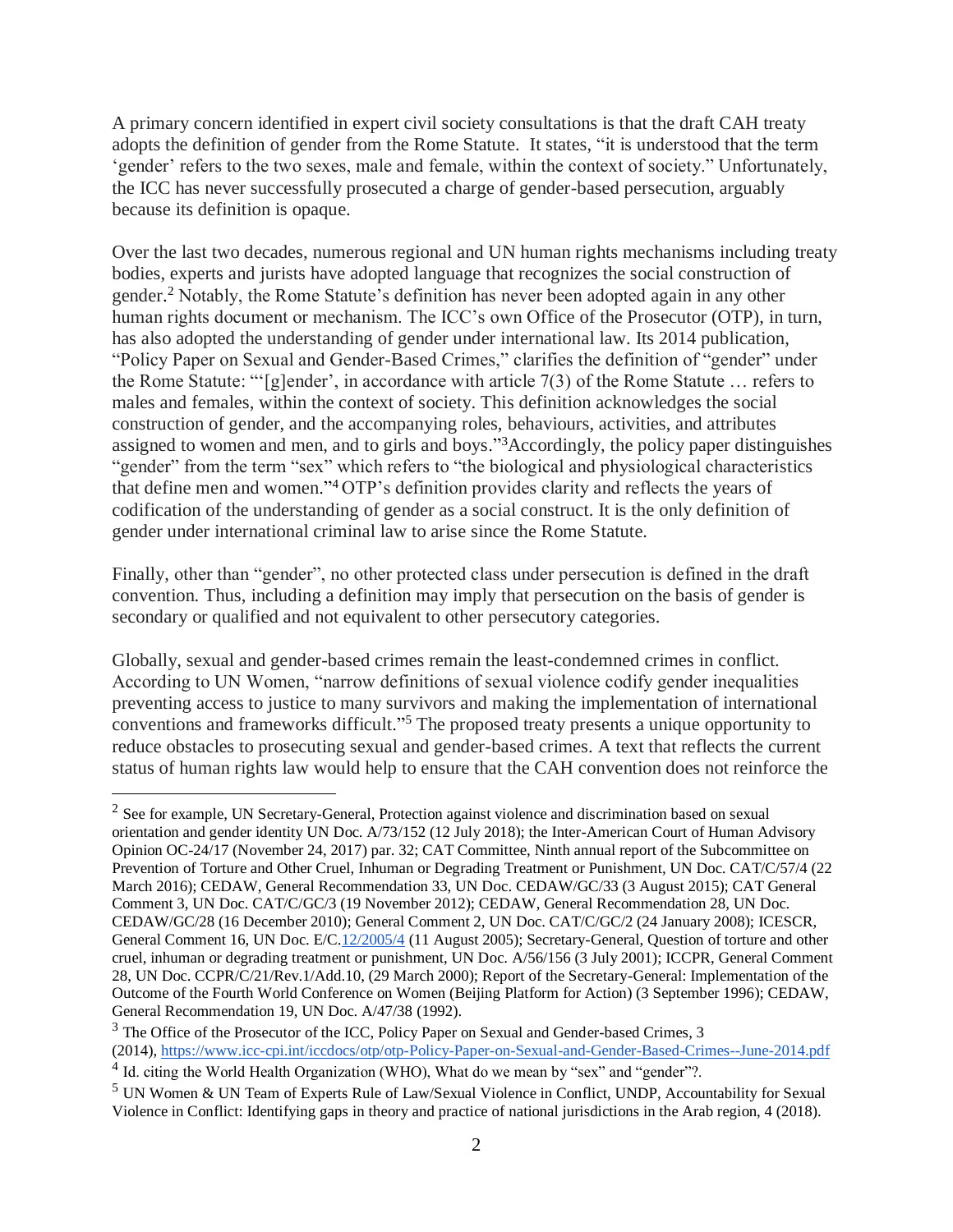sidelining of women, LGBTI persons and other marginalized victims. It could assist States in their efforts to prevent, punish and protect against gender-based crimes, sending the message that such violence is unacceptable, that it will not occur with impunity, and that all survivors' rights will be upheld.

We therefore recommend to the International Law Commission that the definition of gender either be removed or revised in the draft crimes against humanity convention using the definition of gender put forth by the Office of the Prosecutor for the International Criminal Court.

For more information, please contact:

- Jessica Stern, [jstern@outrightinternational.org](mailto:jstern@outrightinternational.org), Executive Director, OutRight Action International, New York, United States
- J.M. Kirby, Esq., [kirby@madre.org,](mailto:kirby@madre.org) Director of Human Rights Advocacy, MADRE, New York, United States
- Lisa Davis, [davisl@mail.law.cuny.edu,](mailto:davisl@mail.law.cuny.edu) Associate Professor of Law and Co-Director, The Human Rights and Gender Justice (HRGJ) Clinic at the City University of New York (CUNY) School of Law, New York, United States
- Rene Urena, [rf.uruena21@uniandes.edu.co](mailto:rf.uruena21@uniandes.edu.co), Associate Professor of Law, The Center for Socio-Legal Research at the Universidad de Los Andes School of Law, Bogotá, Colombia

Sincerely,

- Abortion Rights Coalition of Canada, Vancouver, Canada
- Access Chapter 2, Johannesburg, South Africa
- Accountability International, Cape Town, South Africa
- Action de Solidarité des Femmes pour la Femme et l'Enfant, en sigle "ASOFFE", Uvira, République Démocratique d Congo
- Action pour la Lutte Contre l'Injustice Sociale (ALCIS), Bukavu, République Démocratique du Congo (RDC)
- Adhikaar, New Delhi, India
- Advocates for Youth, Washington, D.C., United States
- Afghan Women's Organization for Equaity, Herat City, West Region/Afghanstan
- Agency for Economic Development & Empowerment, Monrovia, Liberia
- AIDS Information Centre-Uganda, Kamapala, Uganda
- AIM, Geneva, Global
- Akahata A.C., Buenos Aires, Argentina/Latin America
- Akina Mama wa Afrika, Kampala, Uganda/Africa
- Aliados / hombres por la igualdad de género, Lima, Perú
- All Out, New York, United States
- All Survivors Project, London, Global
- Allard K. Lowenstein International Human Rights Clinic, Yale Law School, New Haven, United States
- Alliance for Choice, Belfast-Antrim, United Kingdom
- Alouen, Algiers, Algeria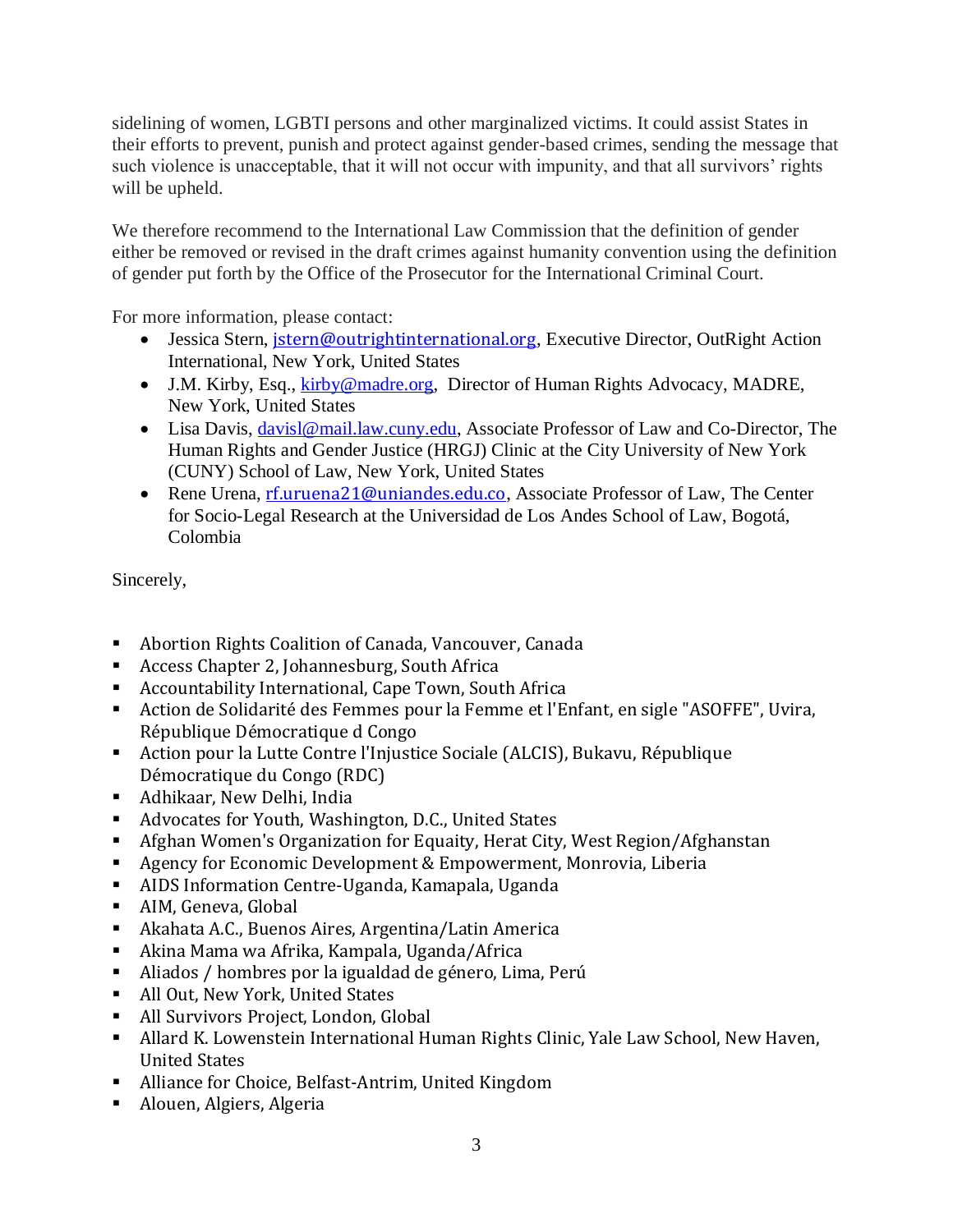- Alternative Law Forum, Bangalore, India
- American Jewish World Service, New York, United States
- American Psychological Association, Washington, D.C., United States
- ANDISEX, Jinotepe, Nicaragua
- API Equality-LA,Los Angeles United States
- Arab Foundation for Freedoms and Equality (AFE), Beirut, Lebanon
- Arc International, Canada
- Arus Pelangi, Jakarta, Indonesia
- ASEAN SOGIE Caucus, SouthEast Asia
- ASEAN Youth Forum, Yogyakarta, Southeast Asia
- Asia Catalyst, New York, United States
- Asia Pacific Transgender Network, Bangkok, Thailand
- Asian Press Institute, Colombo, Sri Lanka
- Asociación Cnetro de Desarrollo Psicosocial Taller de Vida, Bogotá D.C., Colombia-Sur America
- Asociación de Afrodescendientes Nelson Mandela, San Martha-Magdalena, Colombia
- Asociación de Derechos Humanos Cozumel Trans, Tegucigalpa-Francisco Morazan, Honduras
- Asociacion Internacional de Familias por la Diversidad Sexual, Barcelona, Spain
- Asociacion Lideres en Accion, Bogota, Colombia
- Asociación OTD Chile, Santiago, Chile
- Asociación Silueta X, Guayaquil, Ecuador
- Asociacion trans de panamá, Panamá, Panamá oeste
- Asoprosex, Cartago, Costa Rica
- Asosiacion de Sindicalistas de Emcali Asosiemcali, Cali, Colombia
- Associação ILGA Portugal, Lisboa, Portugal
- Association of Transgender People in the Philippines (ATTP), Manila, Philippines
- Association Roditeli, Sofia Bulgaria
- **EXECUTE ATHENA Network, Seattle, United States**
- Athlete Ally, United States
- Auckland Rainbow Community Church, Auckland, New Zealand
- AWID, Global
- B.a.B.e. Be active. Be emancipated., Zagreb, Croatia
- Beijing Gender Health Education Institute, Beijing, China
- Beijing LGBT Center, Beijing, China
- BelDefRaC, Evere, Belgium
- BeLonG To, Dublin, Ireland
- Benjamin B. Ferencz Human Rights and Atrocity Prevention Clinic, Benjamin N. Cardozo School of Law, New York, United States
- Beyond Beijing Committee, Kathamndu, Nepal
- BIMBA, Tarawa, Canada
- Bissu, Singapore, Singapore
- bla\*sh, schweiz, schweiz
- Blog Marie accouche là, Brussels, Belgium
- Blue Diamond Society, Kathamndu, Nepal
- BRAC, Dhaka, Bangladesh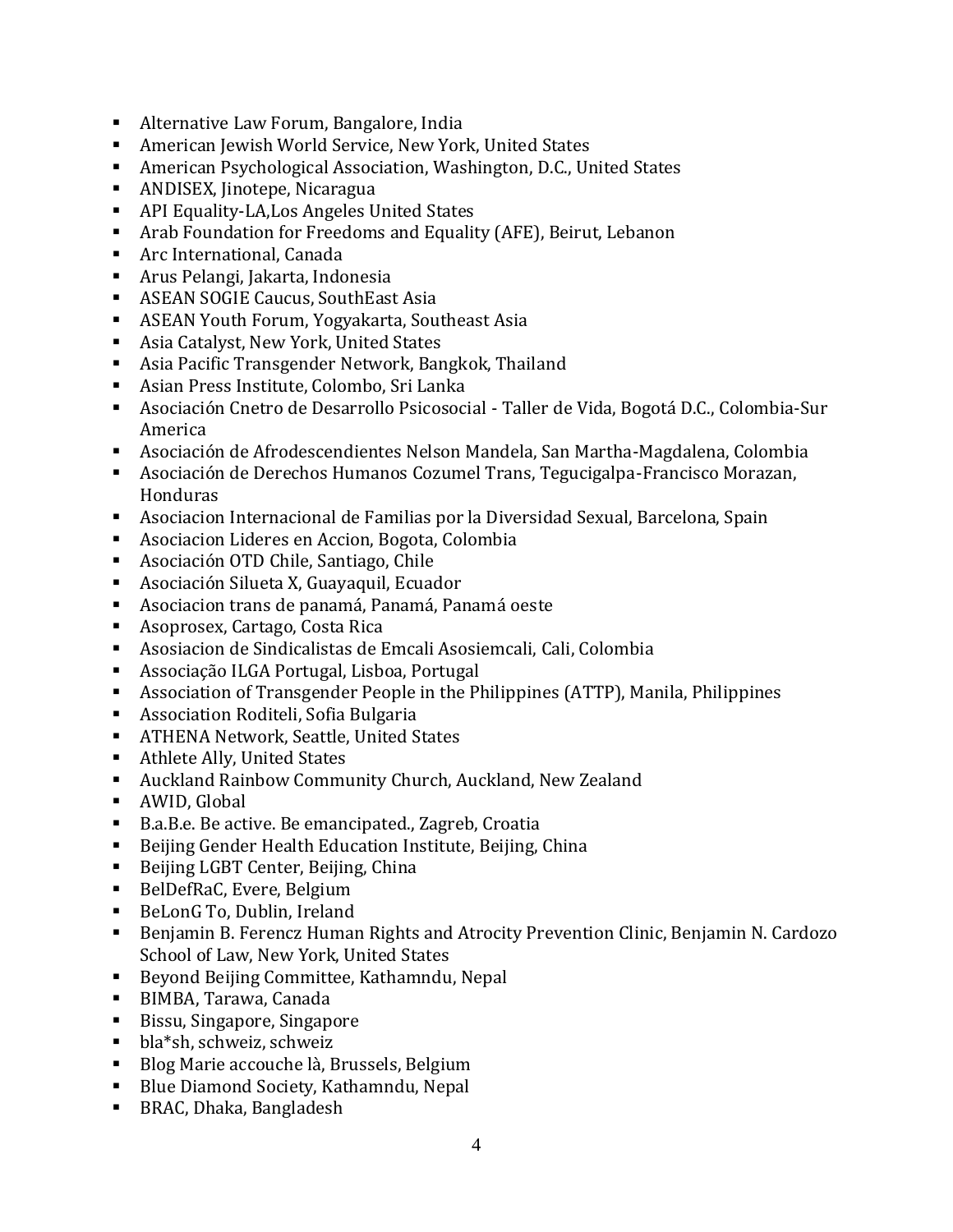- Brave Spaces, Singapore, Singapore
- Brotherhood FtM, Jinan, China
- Cambodian Center for Human Rights, Phnom Penh, Cambodia
- Cangkang Queer, Medan, Indonesia
- CARE, New York, United States
- Caribbean Forum for Liberation and Acceptance of Genders and Sexualities (CariFLAGS), Kingston, Caribbean
- Casa Puerto Rico Cultural Embassy, Los Angeles, United States
- Case Western Reserve University School of Law Civil Rights and Human Rights Clinic, Cleveland, Ohio, United States
- Católicas por el derecho a decidir, Buenos Aires, Argentina
- cavaria, Ghent, Belgium
- Center for Constitutional Rights, New York, United States
- Center for Gender & Refugee Studies, San Francisco, United States
- Center for Health and Gender Equity (CHANGE), Washington, D.C. , United States
- Center for Reproductive Rights, New York, United States
- Center for Women's Global Leadership, New Brunswick, United States
- Center Women and Modern World, Baku, Azerbaijan-South Caucasus
- Central America and Mexico Youth Fund (CAMY Fund), Mexico City, Mexico/Central America
- Central Phoenix Inez Casiano NOW, Phoenix, United States
- Centre for Human Rights, University of Pretoria, Pretoria, South Africa
- Centre for Supporters of Human Rights, London, United Kingdom
- Centre for the Study of Violence and Reconciliation, Cape Town, South Africa
- Centro de Documentación en Derechos Humanos "Segundo Montes Mozo S.J." (CSMM), Quito Ecuador/América Latina
- Centro de Estudios de la Mujer, Santiago, Chile
- Centro de Estudios Superiores en Sexualidad, Mérida YucatanMéxico
- Centro de Estudos Moçambicanos e Internacionais (CEMO), Maputo, Mozambique
- Centro de Promoción y Defensa de los Derechos Sexuales y Reproductivos PROMSEX, Lima, Perú
- CEPIA, Rio de Janeiro, Brazil
- CFLAN, Zhengzhou, China
- China Queer Independent Film, Beijing, China
- Chirapaq, Centro de Culturas Indígenas del Perú, Lima, Perú
- CHISA, Lilongwe, Malawi
- CHOICE for Youth & Sexuality, Amsterdam, The Netherlands
- Christian Initiative for Relief and Development (CIRD), Juba, South Sudan
- CILRAP, Washington, D.C., United States
- Circle of Concerned African Women Theologians, South Africa
- Civil Authorize Negotiate Organization (C.A.N-MYANMAR), Myanmar
- Clínica de Investigación y Acción Social CLIAS UMNG, Bogotá, Colombia
- CNCD-11.11.11, Bruxelles, Belgium
- Coalition Anti Sida (CAS), Bamako, Mali
- Coalition for Gender Equality, Bucharest, Romania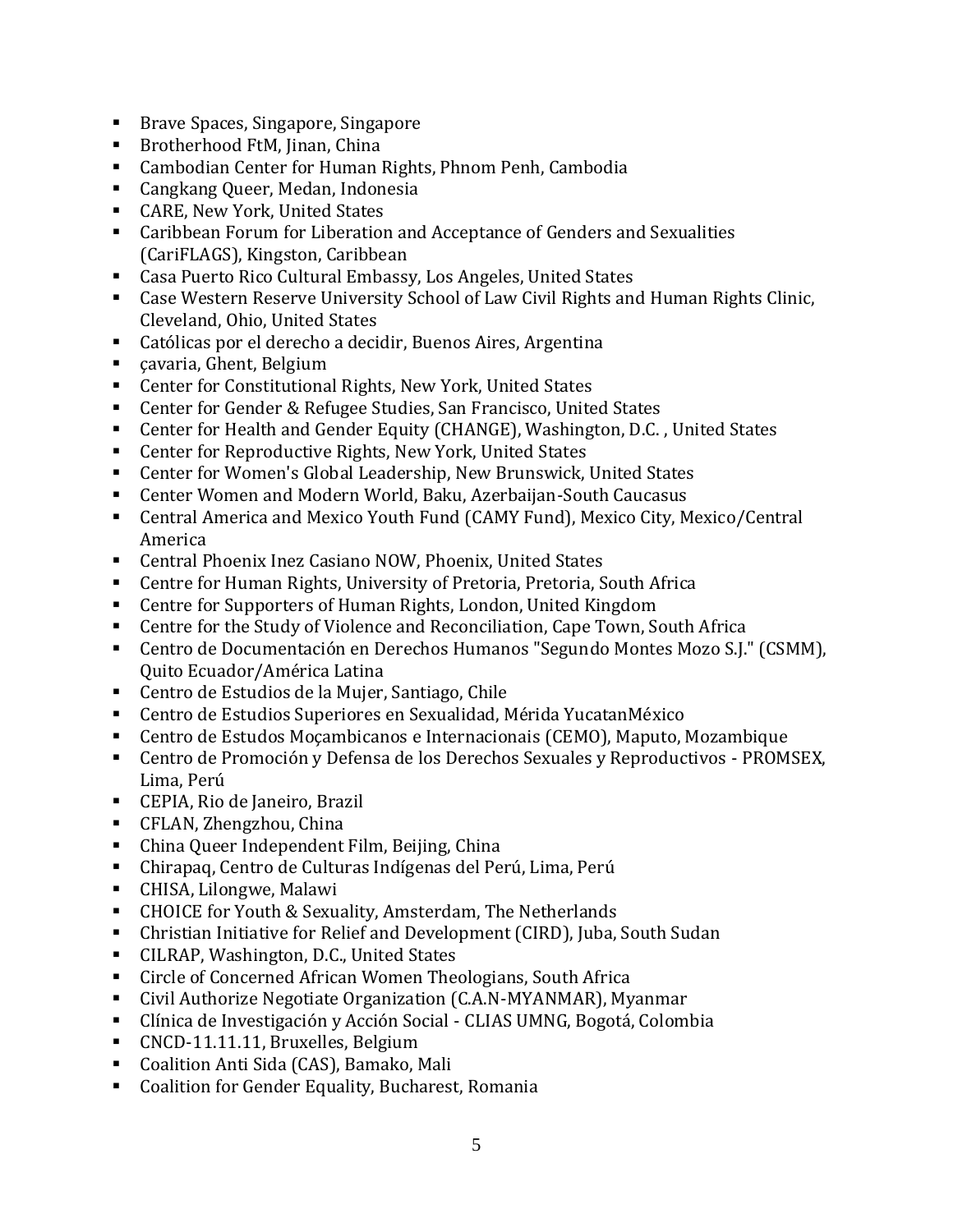- Coalition for Sexual and Bodily Rights in Muslim Societies (CSBR), Surabaya, International
- COC Netherlands, Amsterdam, Netherlands
- Codap, Genève, Switzerland
- Colectivo Trans-Formacion, Guatemala, Guatemala
- Colectivo Transfiguración, Managua, Nicaragua
- Collaborative Centre for Gender and Development, Nairobi, Kenya/Africa
- colllectif des associations feminines pour le developpement, Goma/Beni, République démocratique du congo
- Colors Rainbow, Yangon, Myanmar
- Commission on Human Rights of the Philippines, Quezon City, Philippines
- Committee of NGOs on the Status of Women from Latin America and the Caribbean CoNGO CSW LAC, Latin America and the Caribbean, Latin America and the Caribbean
- Comunidad Homosexual de Nicaragua, Managua, Nicaragua
- Consortium justice de genre en RDC, Goma, République democratique du congo
- Consortium on Gender, Security and Human Rights, Boston, United States
- Continental Network of Indigenous Women of the Americas, Phoenix, United States and North America
- Cornell Center on the Death Penalty Worldwide, Ithaca-New York, United States
- Cornell Gender Justice Clinic, Ithaca-New York, United States
- Corporación Humanas, Santiago, Chile
- Corporación Humanas- Colombia, Bogotá, Colombia
- Corporación Sisma Mujer, Bogota D.C., Colombia
- Council for Global Equality, Washington, D.C., United States
- Counseling Line for Men and Boys, Tirana, Albania
- Counseling Line for Women and Girls, Tirana, Albania
- CREA, New Delhi, India
- CUPE Ontario, Markham, Canada
- Cynara Development Services, Washington, D.C., United States
- Cyrus R. Vance Center for International Justice, New York, United States
- Damj for justice and equality, Tunis, Tunisia
- DécadréE, Genève, Switzerland
- Democracy Today, Yerevan, Armenia
- Destination Justice, Phnom Penh, Cambodia/SEA
- Development Alternatives with Women for a New Era, Suva, Fiji/Global South
- **·** Dimensión Bi, Bogotá D.C., Colombia
- Diverlex, Caracas, Venezuela
- Eastern African Subregional Initiative for the Empowerment of Women-EASSI, Kampala, Uganda
- Eastern Cape Lesbian Gay Bisexual Transgender Intersex Organisation, East London, South Africa
- Eastern Cape Paralegal Network Alliance, East London, South Africa
- Eastern Caribbean Alliance for Diversity and Equality (ECADE), Gros Islet, Saint Lucia
- Eaualground, Colombo, Sri Lanka
- Egale Canada, Toronto, Canada
- Eilers-Jacobs Photovoltaik, Oldenburg, Deutschland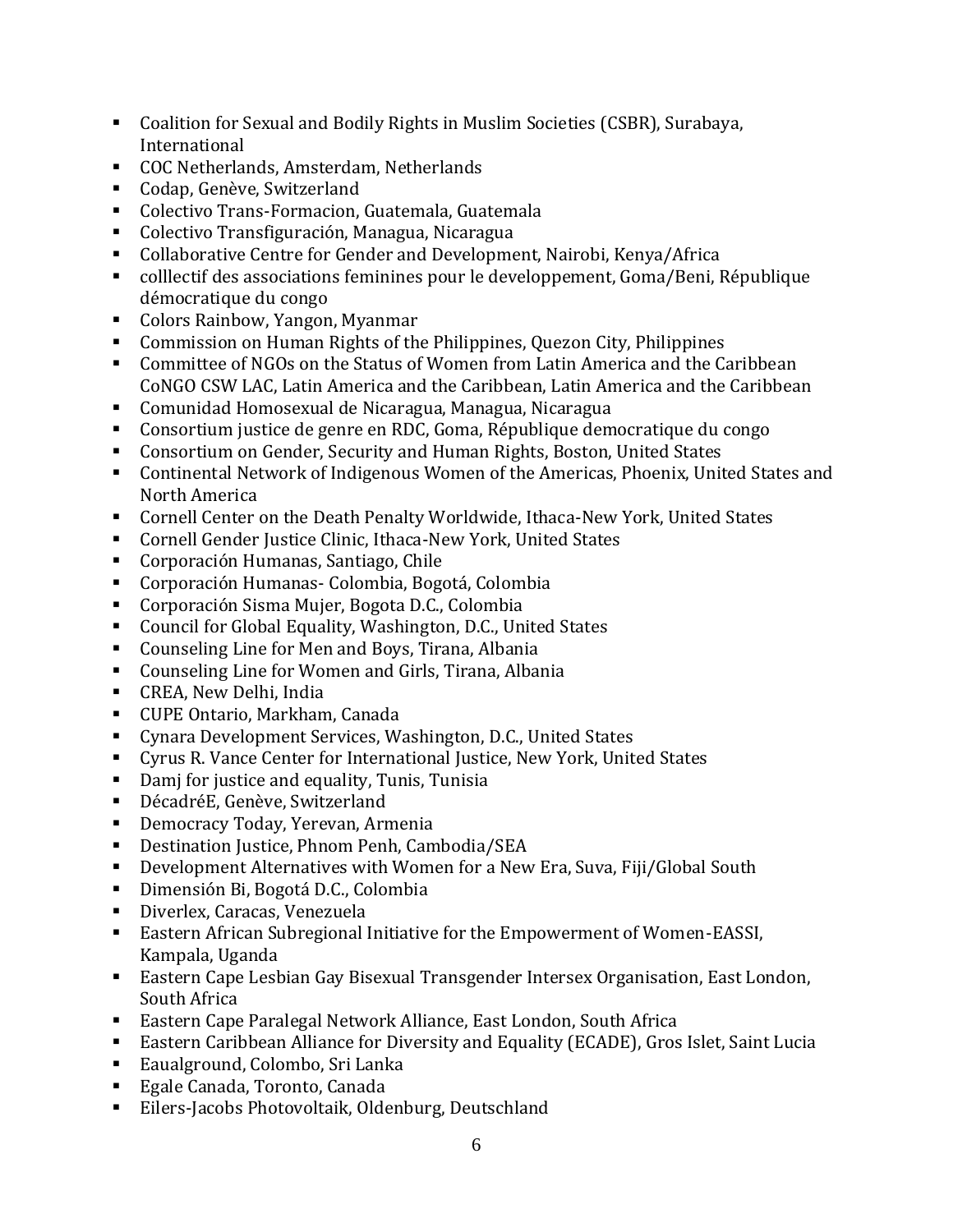- El Armario Abierto, Mexico City, Mexico
- Equality Morocco, Rabat, Morocco/MENA
- Equality Myanmar, Yangon, Myanmar
- Equality Network, Edinburgh-Scotland, United Kingdom
- Equality Ohio, Cleveland, United States
- Equatoria Women Organization, Yei, Juba, South Sudan
- Equidad de Género, Ciudadanía, Trabajo y Familia, Ciudad de México, México
- ERA LGBTI Equal Rights Association for the Western Balkans and Turkey, Belgrade, Western Balkans and Turkey
- Ethics of Reciprocity, New York, United States
- Eurasian Women's Network on AIDS, Tbilisi, Georgia
- European Center for Constitutional and Human Rights (ECCHR), Berlin, Germany
- Exaequo, Bruxelles, Belgium
- Excellence Foundation for Training and Scientific Development, Baghdad, Iraq
- F'INE Pasifika Aotearoa, Auckland, New Zealand
- FACSDIS, Port-au-prince, Haiti
- Family Planning 2020 (FP2020), Washington D.C., United States
- Farug, Kampala, Uganda
- Federacion Mexicana de Educacion Sexual y Sexologia AC, Mexico City, Mexico
- Federation for Women and Family Planning, Warsaw, Poland, Poland
- Féminas Perú, Lima, Perú
- Feminist Forum on Masculinities, Cambridge, United States
- **FEMMEPROJECTS NPC, Cape Town, South Africa**
- FemWiss, Bern, Switzerland
- Fiertés Consulting, Francophonie, France
- Fiji Women's Rights Movement, Suva, Fiji
- Filastiniyat, Ramallah, State of Palestine
- Find It Locally, Wandin East-Victoria, Australia
- FLASSES Latin American Federation of Societies of Sexology and Sexual Education, Caracas, Latin America
- FOCUS DROITS ET ACCES, Goma, Democratic Republic of Congo
- FOKUS Forum for Women and Development, Oslo, Norway
- Fondation Agnodice, Lausanne, Switzerland
- Fondo de Acción Urgente para América Latina y el Caribe, Bogotá, Colombia
- Fondo Semillas, Ciudad de méxico, México
- Foundation for Male Engagement (FOME) Uganda, Kampala, Uganda
- FRI The Norwegian Organisation for Sexual and Gender Diversity, Oslo, Norway
- FTM Vietnam Organization, Ho Chi Minh city, Vietnam/South East Asia
- Fundación Arcoiris por el respeto a la diversidad sexual, Mexico, Mexico
- Fundación Colectivo Hombres XX, A. C., Ciudad de México, Mexico
- Fundación Diversencia, Sucre, Bolivia
- Fundacion Guimel AC, Mexico City, Mexico
- Fundacion para Estudio e Investigacion de la Mujer, Buenos Aites, Argentina
- Fundacion Red por la Infancia, Buenos Aires, Argentina
- Fundación Yatray, Pereira, Colombia
- GAYa NUSANTARA Foundation, Surabaya, Indonesia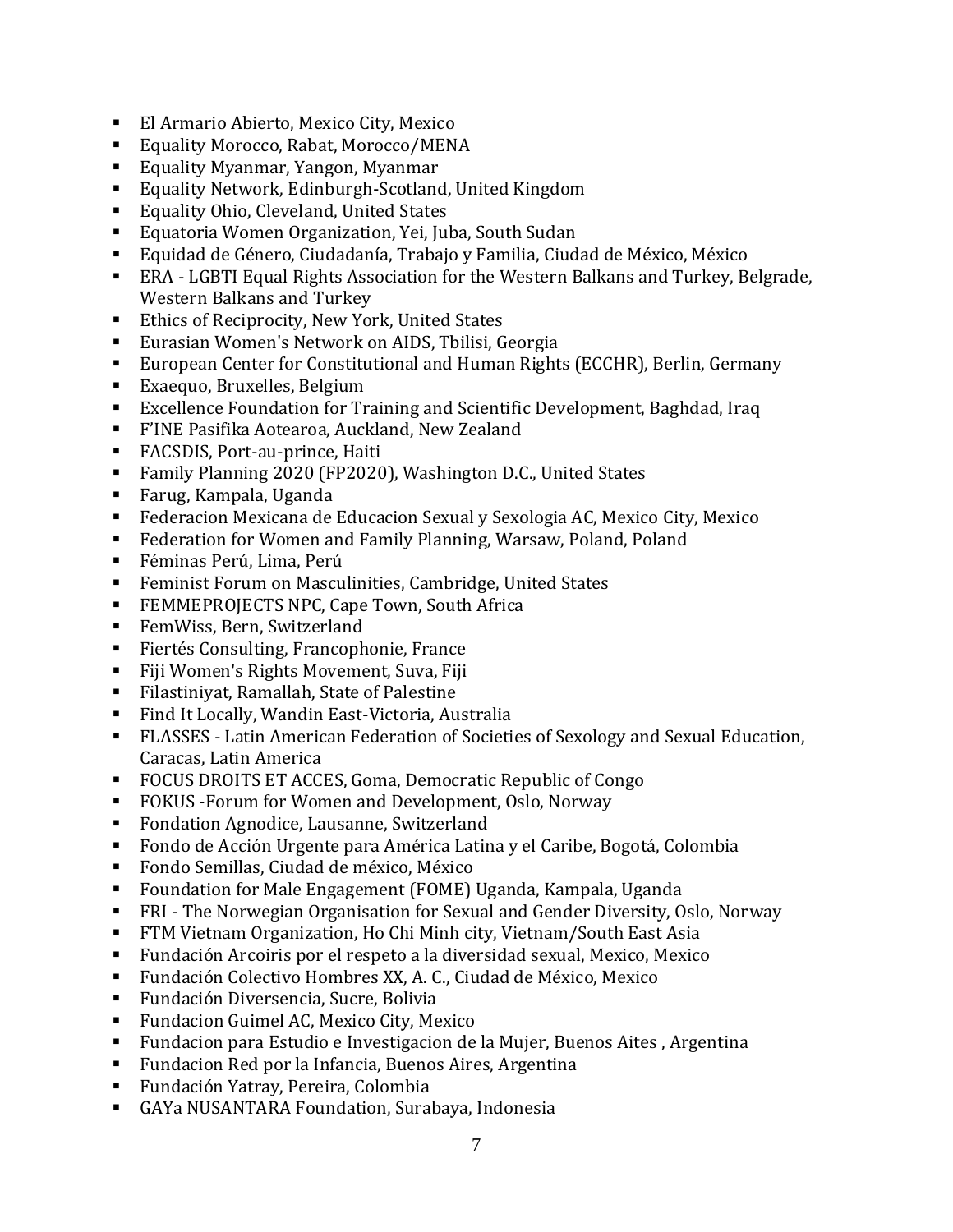- GaySA Radio, Pretoria, South Africa
- Gehitu, Donostia, Spain/Basque Country
- Gema Lentera Peduli Tadulako, Palu-Provinsi Sulawesi Tengah, Indonesia
- Gender Equity Unit, University of the Western Cape, Bellyille, South Africa
- Gender Justice League, Seattle, United States
- Gender Spectrum, San Leandro, United States
- Genres Pluriels, Brussels, Belgium
- Girl Fans Group, Guangzhou, China
- GLAAD, New York, United States
- Glasgow Human Rights Network, Glasgow, United Kingdom
- Global Center on Cooperative Security, New York, United States
- Global Centre for the Responsibility to Protect, New York/Geneva, United States/Switzerland
- Global Faith and Justice Project, Santa Fe, United States
- Global Fund for Women, San Francisco, United States
- Global Justice Center, New York, United States
- Global Network of Women Peacebuilders, New York, United States
- Global Woman P.E.A.C.E. Foundation, Fairfax, United States
- Globalizing Gender, New York, United States
- Gramya Resource Centre for Women, Hyderabad, India/South Asia
- Greater Seattle Business Association (GSBA), Seattle, United States
- GROOTS T&T, Tunapuna, Trinidad & Tobago
- Grotius Centre for International Legal Studies, Leiden University, Leiden, The **Netherlands**
- Grupo Interdisciplinario en Pro de la Educación Sexual, Ciudad de México, México
- Guangzhou Gender Center, Guangzhou, China
- Guyana RainBow Foundation (GuyBow), Georgetown, Guyana
- Handicap Union of Kurdistan, Sulaymaniyah, Iraq
- Hanse X-Men, Hamburg, Germany
- Hanumanteshwar1927tm, Rajpipla, India
- Haus of Khameleon, Suva, Fiji/Pacific
- Haven for Artists, Beirut, Lebanon/MENA
- HAZ Queer Zurich, Zurich Switzerland
- Heartland Alliance International, Washington, D.C., United States
- Helem, Beirut, Lebanon
- Hinabu Consul Tores, Bogota, Colombia
- Hivos, The Hague, The Netherlands
- Horizons Foundation, San Francisco, United States
- House of Culture for Human Diversity, Abidjan, Côte d'Ivoire
- House of Empowerment and Awareness in Tanzania, Dar es salaam, Tanzania
- Human Dignity Trust, London, United Kingdom
- Human Rights Awareness and Promotion Forum, Kampala, Uganda
- Human Rights Campaign, Washington, D.C., United States
- Human Rights Clinic, University of Miami School of Law, Miami, United States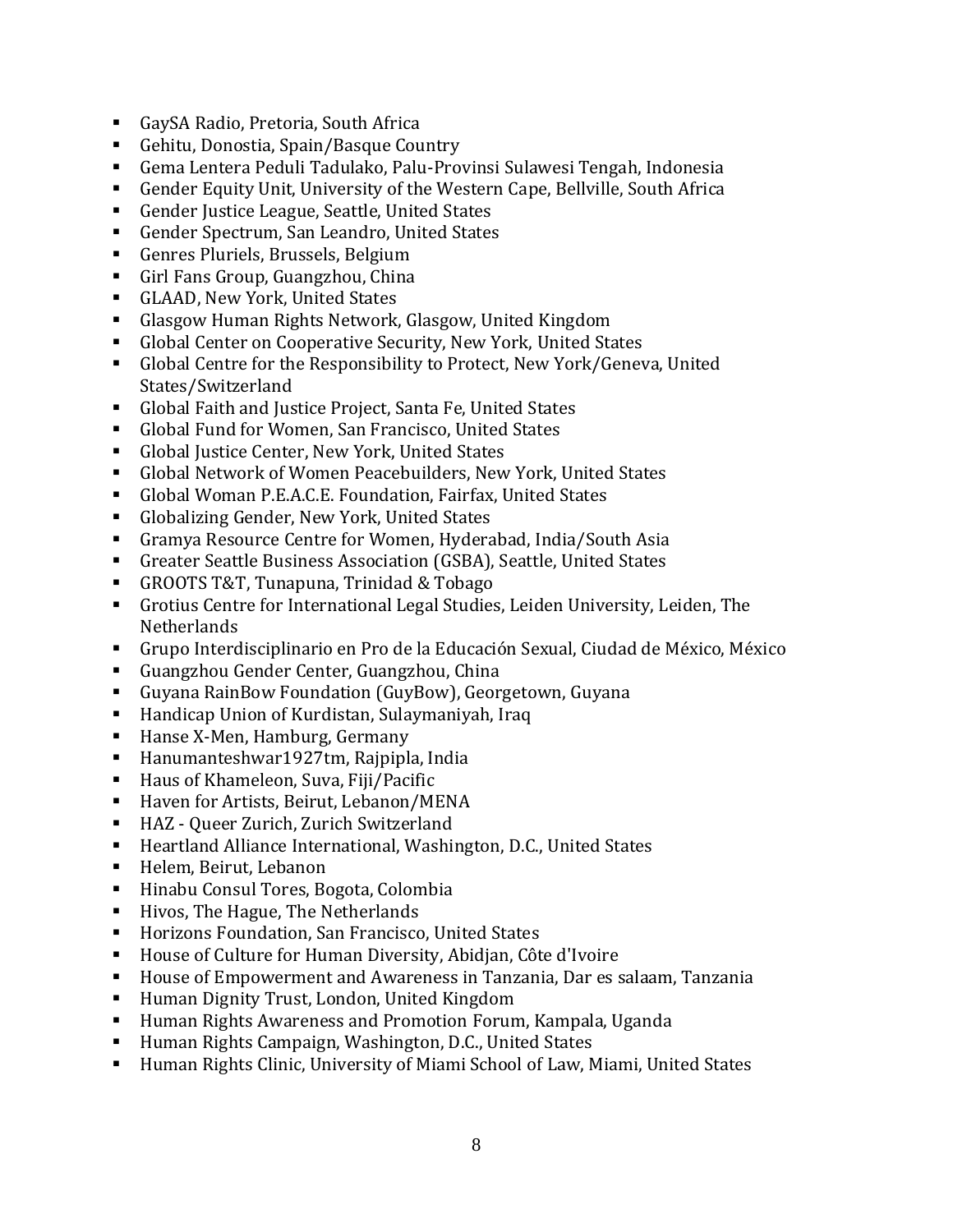- Human Rights Educator's Network, Myanmar(Yangon, Ayarwady,Bago,Sagaing, Magway, Naypyitaw, Shan, Chin, Kachin, Kayar, Kayin, Mon, Tanintaryi, Rakhine,Mandalay)
- Human Rights Institute, WashingtoN, D.C., United States
- Identidad Profesional, Lima, Perú/Lima
- IkamvaYouth, Cape Town, South Africa
- IKAR, Los Angeles, United States
- ILANUD, San José, Costa Rica
- ILGA-Europe, Brussels, Europe/Central Asia
- Impact: Center against Human Trafficking and Sexual Violence in Conflict, Rijen, The Netherlands
- Innocent Law, LLC, Lawrenceville, United States
- Instancia Sexo-Genérica Identitaria de Centroamerica ISCA, Ciudad de Panamá, Panamá
- Institute for Justice & Democracy in Haiti, Boston, United States
- InterACT: Advocates for Intersex Youth, Sudbury, United States
- International Action Network for Gender Equity & Law, Oakland, United States
- International Association of Democratic Lawyers, Brussels, Belgium
- International Campaign for Women's Right to Safe Abortion, London, United Kingdom
- **International Center for Advocates Against Discrimination (ICAAD), New York, United** States
- International Center for Project Development, Baghdad, Iraq
- International Center for Research on Women (ICRW), Washington, D.C., Global
- International Family Equality Day, Genève, Switzerland
- International Human Rights Clinic, Harvard Law School, Cambridge, United States
- International Human Rights Law Clinic, Boston University School of Law, Boston, United **States**
- International Human Rights Program, Faculty of Law, University of Toronto, Toronto, Canada
- International IDAHOTB Committee, Paris, Global
- International Indigenous Women's Forum FIMI, Lima, Peru/Latin America
- International Justice Resource Center, San Francisco, United States
- International Lesbian, Gay, Bisexual, Trans and Intersex Association (ILGA), Geneva, Switzerland
- International Organization for Victim Assistance, Seattle, United States
- International Service for Human Rights(ISHR), Geneva/New York, Global
- International Service for Peace (SIPAZ), Sam Cristóbal de Las Casas, Mexico
- International Women's Development Agency, Melbourne, Australia
- International Women's Rights Action Watch Asia Pacific, Kuala Lumpur, Global
- Intersex Asia Network, Kaohsiung, Taiwan
- Intersex Community Trust Zimbabwe, Harare, Zimbabwe
- Intersex Immigrants Network, New York, United States
- Intersex Philippines, Manila, Philippines
- Intersex South Africa (ISSA), Johannesberg, South Africa
- Ipas, Global (Asia, Africa, Latin America & Caribbean)
- Iranti, Johannesburg, South Africa
- Iraqi Al-Amal Association, Baghdad, Iraq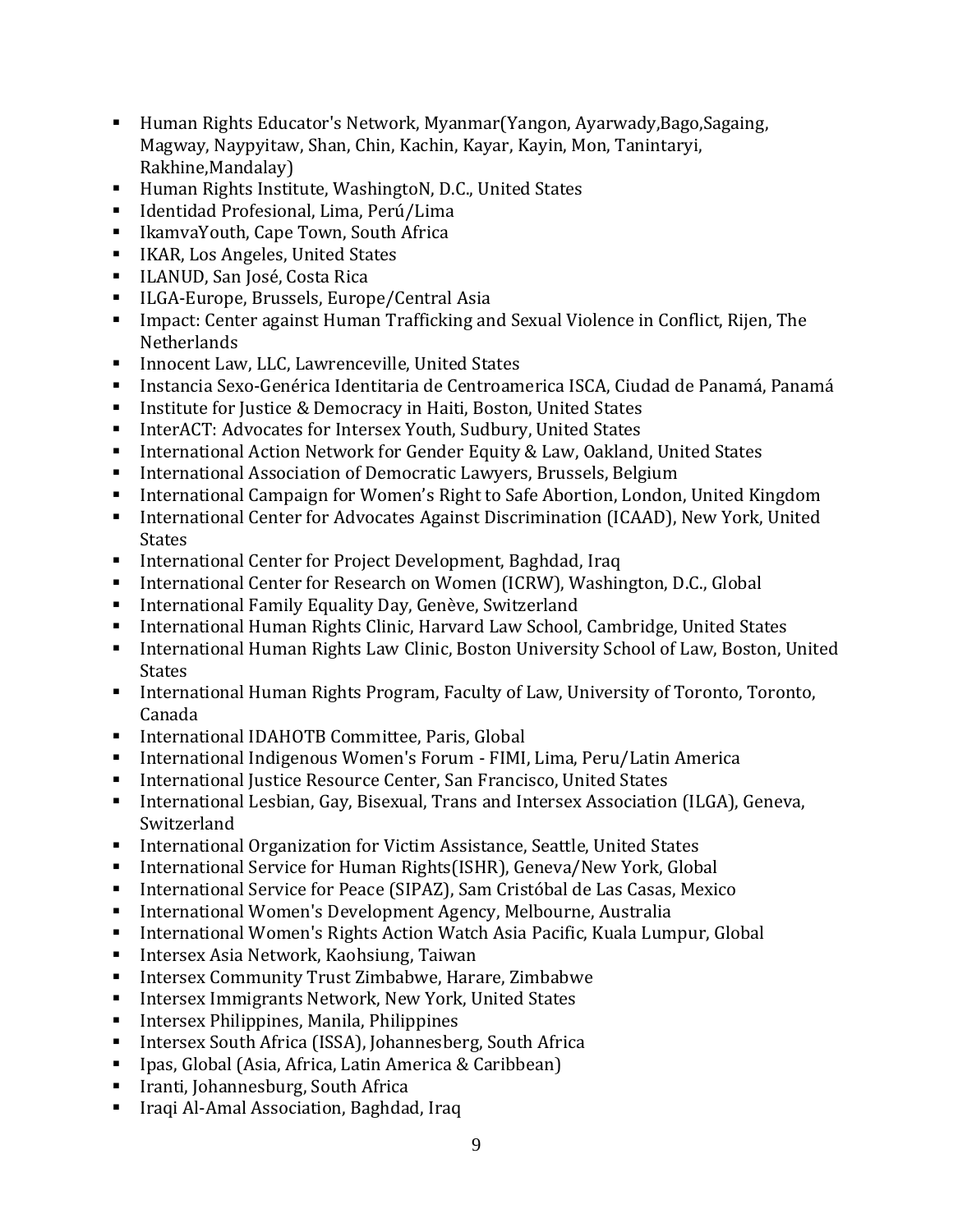- Iraqi Women Network, Baghdad, Iraq
- IraQueer, Iraq
- Jamaica Community of Positive Women, Kingston, Jamaica/Latin America and the Caribbean
- Just Associates (JASS), Washington, D.C., Global
- Kaleidoscope Trust, London, United Kingdom
- KNAHR, Kabul, Afghanistan
- Knowledge and Rights with Young People through Safer Spaces, Kuala Lumpur, Malaysia
- Komunitas Sehati Makassar (KSM), South Sulawesi, Indonesia
- KU Leuven, Leuven, Belgium
- Kuchu Times Media Group, Kampala, Uganda
- Kurdistan Women Federation, Erbil, Iraq-Kurdistan
- Kvinna till Kvinna, Stockholm, Sweden
- Kyiy Pride Canada, Toronto, Canada
- KyivPride, Kyiv, Ukraine
- L'Union Féministe Libre (UFL), Rabat, Morocco
- La commission Indepandante des droits de l homme, Laayoune, Morocco
- La manta de Puebla A.C., Puebla, México
- Ladder for rural development, Lilongwe/Ntchisi, Malawi
- LatinoJustice PRLDEF, New York, United States
- Laura Saldivia Menajovsky, Ciudad de Buenos Aires, Argentina
- Le Culective, Bogotá, Colombia
- Legebitra, Ljubljana, Slovenia
- Leitner Center for International Law and Justice, New York, United States
- Lembaga Swarna Lentera, Pekanbaru City, Indonesia
- Lesbian and Gay Federation in Germany LSVD, Berlin, Germany
- Lesbianas Independientes Feministas Socialistas -LIFS, Lima, Perú
- LGBT Denmark, Copenhagen, Denmark
- LGBT Rights Network, Yangon, Myanmar
- LGBT Voice Tanzania, Dar es salaam, Tanzania
- Lgbti, East london, South Africa
- LGBTIQ, Lubumbashi, Democratic Republic of Congo
- Liberia's Iniative for the Promotion of Rights, Identy, Diversity and Equality (LIPRIDE), Monrovia, Liberia
- Liga Brasileira de Lésbicas, Multiples Cities in the Country, Brazil South America
- Liga de Mujeres Desplazadas, Cartagena de Indias, Colombia
- Lights of Eirene, Moscow, Russia
- LINC Foundation, Kuala Lumpur, Malaysia
- Los Angeles LGBT Center, Los Angeles, United States
- M-Coalition, Beirut, MENA
- MADRE, New York, United States
- Malawi Network of Religious Leaders Living with or Personally Affected by HIV and AIDS (MANERELA+), Lilongwe, Malawi
- Malaysia Association of Homosexology, Kuala Lumpur, Malaysia
- MÄN Men for Gender Equality Sweden, Stockholm, Sweden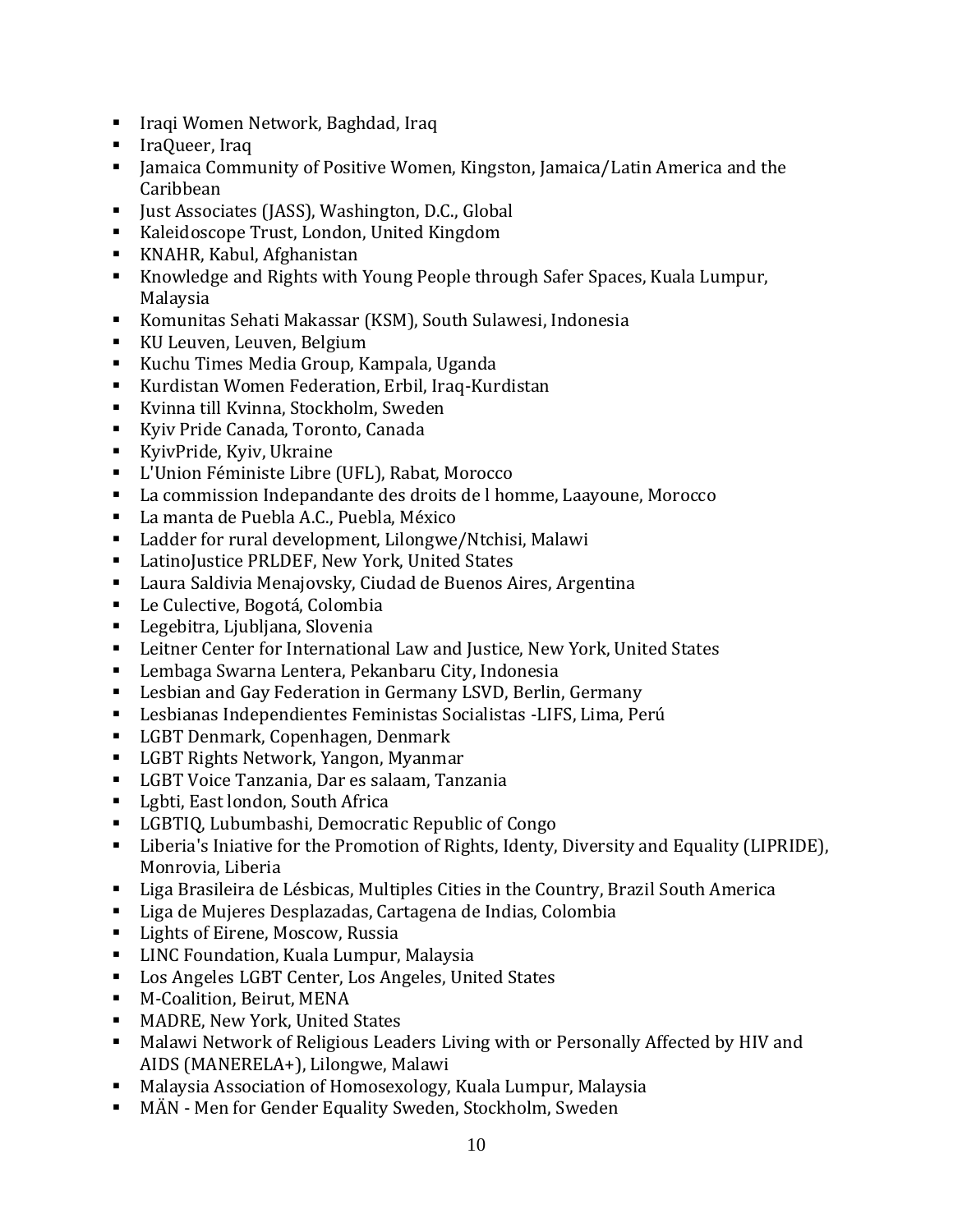- männer.ch, Zürich, Switzerland
- MANODIVERSA, Santa Cruz, Bolivia
- Maribyrnong City Council, Carlton, Australia
- Marie Stopes Australia, Melbourne, Australia
- Marie Stopes International, London, Global
- Mas Igualdad Peru, Lima, Peru
- MASUM, Pune, Pune-Maharashtra, India
- Mawjoudin, Tunis, Tunisia
- MC Consultancy, Orange Walk, Belize
- Media women center for development and democracy (MEWOCEDE), Monrovia, Liberia
- Men Against Violence, Malta, Malta
- Men Sector, Gaborone, Botswana
- Men United for Gender Justice Initiative (MenUnited), Enugu, Nigeria
- Men's Resources International, Springfield/Massachusetts, United States
- MenEngage Global Alliance, Washington, D.C., Worldwide
- Mens Development Network, Waterford, Ireland
- Mersin LGBT 7 Renk Eğitim Araştırma ve Dayanışma Derneği, Mersin, Turkey
- Mesahat Foundation for Sexual and Gender Diversity, Cairo, Khartoum, Egypt and Sudan
- Metro Manila Pride, Quezon City, Philippines
- México Unido Contra la Delincuencia (MUCD), Mexico City, Mexico
- MIRROR Institute for ART and IUSTICE, Dhaka, Bangladesh
- Mitini Nepal, Kathmandu, Nepal
- Mixedhouse, Taipei, Taiwan
- MOSAIC, Beirut, Lebanon
- Movimiento Homosexual de Lima, Lima, Peru
- Mpact Global Action for Gay men's Health and Rights, Oakland, United States
- MPV Nederland, Amsterdam, The Netherlands
- Mujer-LGBT Organization, Zamboanga City, Philippines
- Namibia Diverse Women's Association (NDWA), Windhoek, Namibia
- NASSAWIYAT Collective, Casablanca, Morocoo
- National Center for Lesbian Rights, San Francesco, United States
- National Economic and Social Rights Initiative (NESRI), New York, United States
- National Lawyers Guild, New York, United States
- National LGBTQ Task Force, Washington, D.C., United States
- National Queer Asian Pascific Islander Alliance, New York, United States
- National Resource Center on Domestic Violence, Washington, D.C., United States
- NECDO, Kabul, Afghanistan
- NESMA Consulting, Mortsel, Belgium
- Network of Zimbabwean Positive Women, Harare, Zimbabwe
- NGO Working Group on Women, Peace and Security, New York, United States
- NGO-Coordination post Beijing Switzerland, Zurich, Switzerland
- Nobel Women's Initiative, Ottawa, Canada/International
- Nonviolent Initiative for Democracy Inc (NID), Needham, United States
- NYC Anti-Violence Project, New York, United States
- Oasis, Kinshasa, République Démocratique du Congo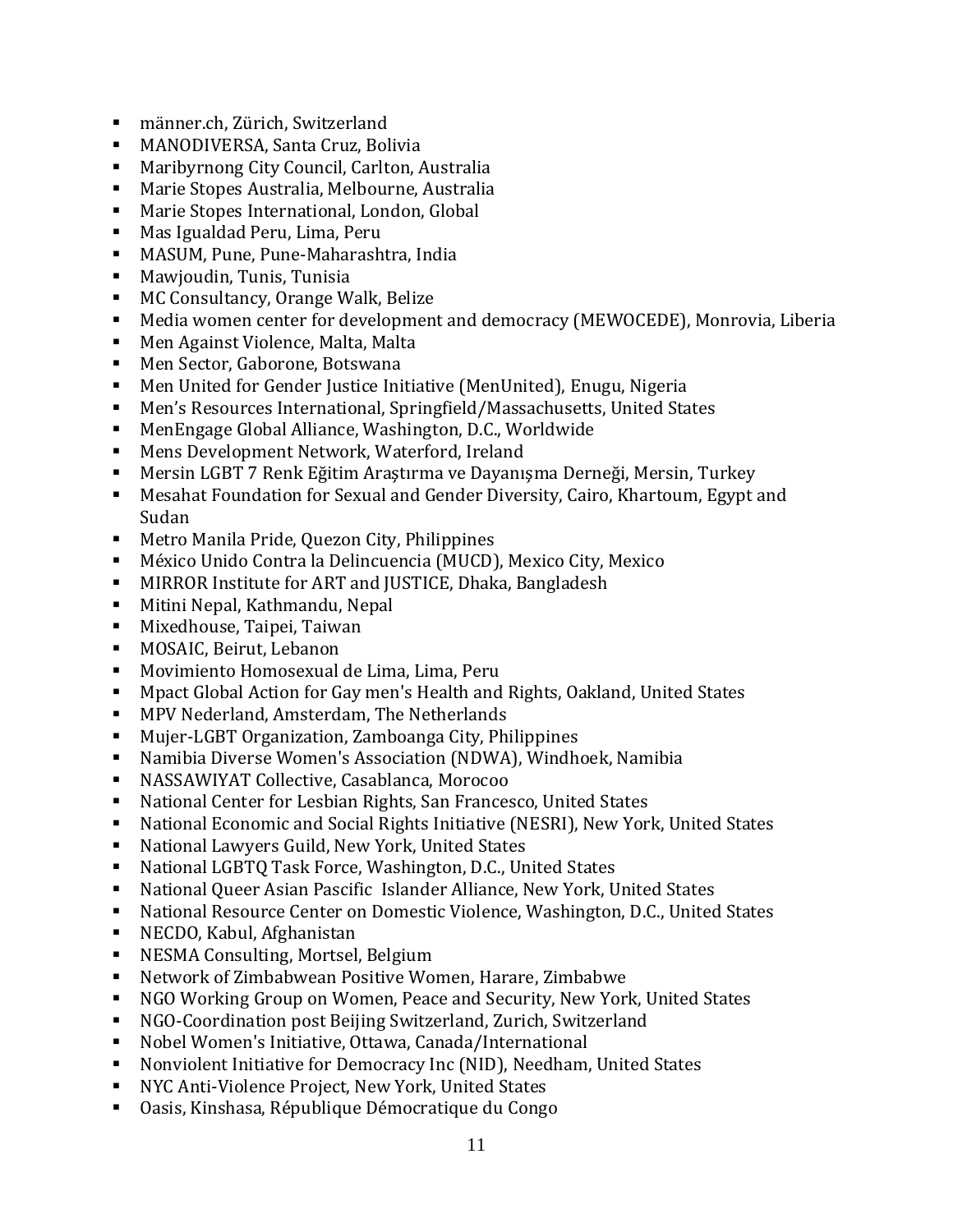- Oceania Pride, Suva, Fiji
- OII Chinese, Kaohsiung, Taiwan
- ONDEDE, Bangalore, India
- OneLove VI, Frederiksted-U.S. Virgin Islands, United States
- Open Culture Foundation, Taipei, Taiwan
- Open Mind Spectrum Albania (OMSA), Tirana, Albania
- Organization of Women's Freedom in Iraq (OWFI), Baghdad, Iraq
- Orma Bradfield, Dunedin, New Zealand
- ORQOA-Oriental Queer Organisation Austria, Vienna, Austria
- Out-Right Namibia, Windhoek-Khomas, Namibia
- OutRight Action International, New York, United States
- Pacific Human Rights Initiative, Apia, Samoa
- Pacific Sexual and Gender Diversity Network, Suva, Pacific
- Pan African Positive Women's Coalition-Zimbabwe, Kadoma, Zimbabwe
- Pari o Dispare, Rome, Italy
- PARSA, Kabul, Afghanistan
- Participatory Development Action Program, Dhaka, Bangladesh
- Peace Movement Aotearoa, New Zealand
- Pelangi Campaign, Kuala Lumpur, Malaysia
- People Like Us Satu Hati, Yogyakarta, Indonesia
- PFLAG National, Washington, United States
- Phelisanang Bophelong(PB), Leribe Lesotho, Lesotho
- Philippine Government Implementing Panel for the Philippine Government-Moro Islamic Liberation Front Peace Accords, Metro Manila, Philippines
- Philippine Society of Sexual & Reproductive Health Nurses Inc., Manila City, Philippines
- Pink Cross, Berne, Switzerland
- Plan International, Woking, Surrey, United Kingdom (HQ)/Global
- Planet Ally, Hong Kong, Hong Kong
- Planned Parenthood Federation of America, New York, United States
- Planned Parenthood of Metropolitan Washington D.C., Washington, D.C., United States
- Plate-forme des Femmes du Nord-Kivu pour un Developpement Endogene (PFNDE NK), Goma, Democratic Republic of Congo (DRC)
- PNUD, San José, Costa Rica
- POCAAN, Seattle, United States
- Polo Democrático Alternativo, Bogotá, Colombia
- Population Connection, Washington, D.C., United States
- Prima Organization, Utrecht, Nethderlands
- Proceso de Comunidades Negras en Colombia, Nacional, Colombia
- Progressive Youth for Ability Development Organization, Baghdad, Iraq
- Projek Dialog, Kuala Lumpur, Malaysia
- Promundo-US, Washington, D.C., United States
- Public Services International, Ferney-Voltaire, France
- Queer Here, New York, United States
- Queer Tiers, Pago Pago-American Samoa, United States
- Queeramnesty, Zürich, Switzerland
- Oueering Education Research Institute, New York, United States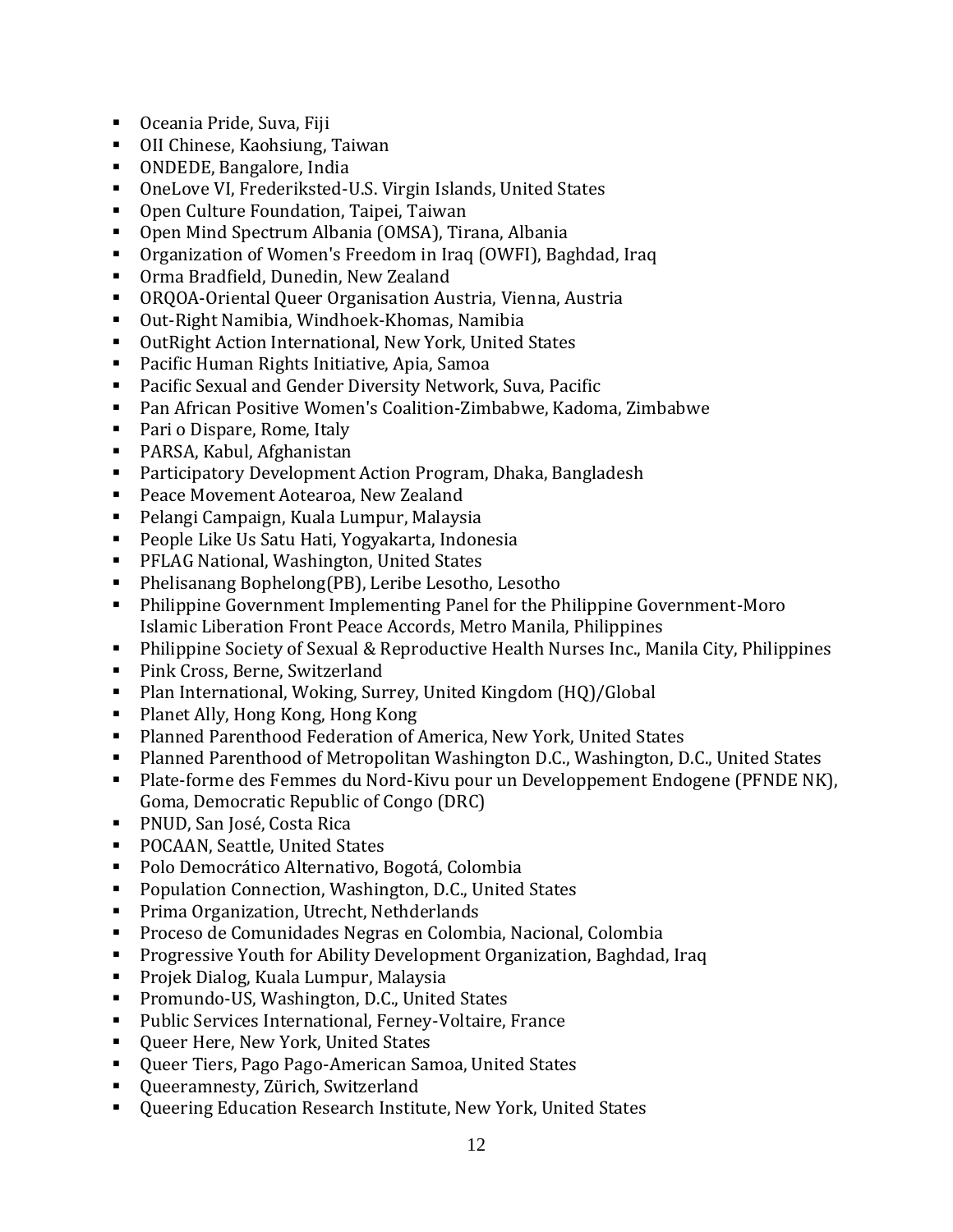- Radha Paudel Foundation, Nepal, Nepal
- Rainbow Alliance of Lesotho, Maseru, Lesotho
- Rainbow Nation, Brussels, Belgium
- Rainbow Pride Foundation, Suva, Fiji
- Rainbow Street, Berkeley, CA, United States
- Rainbow Sudan, Khartoum, Sudan
- Rainbowhouse, Brussels, Belgium
- Realizing Sexual and Reproductive Justice (RESURJ), International
- Red Centroamerica de Hombres trans, Centroamerica y Caribe, Centroamerica y Caribe
- Red de Activismo e Investigación por la Convivencia REACIN, Caracas, Venezuela
- Red de Educación Popular Entre Mujeres America Latina y Caribe REPEM LAC, América Latina (Bogotá, Lima, Ecuador, Mexico, Buenos Aires, Montevideo, Asunción)
- Red de Mujeres Afrolatinoamericanas Afrocaribeñas y de la Diáspora, La Paz, Bolivia
- Red Temática de la Diversidad Sexual LGBTIQ de Nicaragua, Managua, Nicaragua
- Rede Afro Lgbt, Brasilia, Brasil
- Rede Social de Justica e Direitos Humanos, São Paulo, Brasil
- Redtrans Nicaragua, Managua, Nicaragua
- Reef Sisters, Airlie Beach-Whitsundays, Australia
- Reforma Trans PUCP, Lima, Peru
- ReFrame, Auckland, New Zealand
- Reinserta AC., Ciudad de México, México
- RFSL, the Swedish Federation for LGBTQ Rights, Stockholm, Sweden
- RHTC, Chisinau, Moldova
- Rights 4 Her, Kampala, Uganda
- Robert F. Kennedy Human Rights, Washington, D.C., United States
- Rothschild Rights, New York, United States
- Rural women's association Alga, Kant, Kyrgyzstan
- Russian LGBT network, Saint Petersburg, Russia
- Rutgers, Utrecht, Netherlands
- S.H.E, East London, South Africa
- SAFAIDS, Harare, Zimbabwe
- Saheli Women's Resource Centre, New Delhi, India
- Samoa Faafafine Associatiob, Apia, Samoa
- Sanctuary Studios Inc, Bracebridge, Canada
- Sangama, Bangalore, India
- Sangsan Anakot Yaowachon Development Project, Chiangmai, Thailand
- Santa Clara Law International Human Rights Clinic, Santa Clara, United States
- SANTE SEXUELLE Suisse, Lausanne, Switzerland
- Save the Children Australia, Melbourne, Australia
- Sayoni, Singapore, Singapore
- Seattle International Foundation, Seattle, United States
- SeCoDév, Geneva, Switzerland
- SEED Malaysia, Kuala Lumpur, Malaysia
- Sensoa, Antwerp, Belgium
- Seta Lgbti Rights in Finland, Helsinki, Finland
- Sex og Politikk (IPPF Norway), Oslo, Norway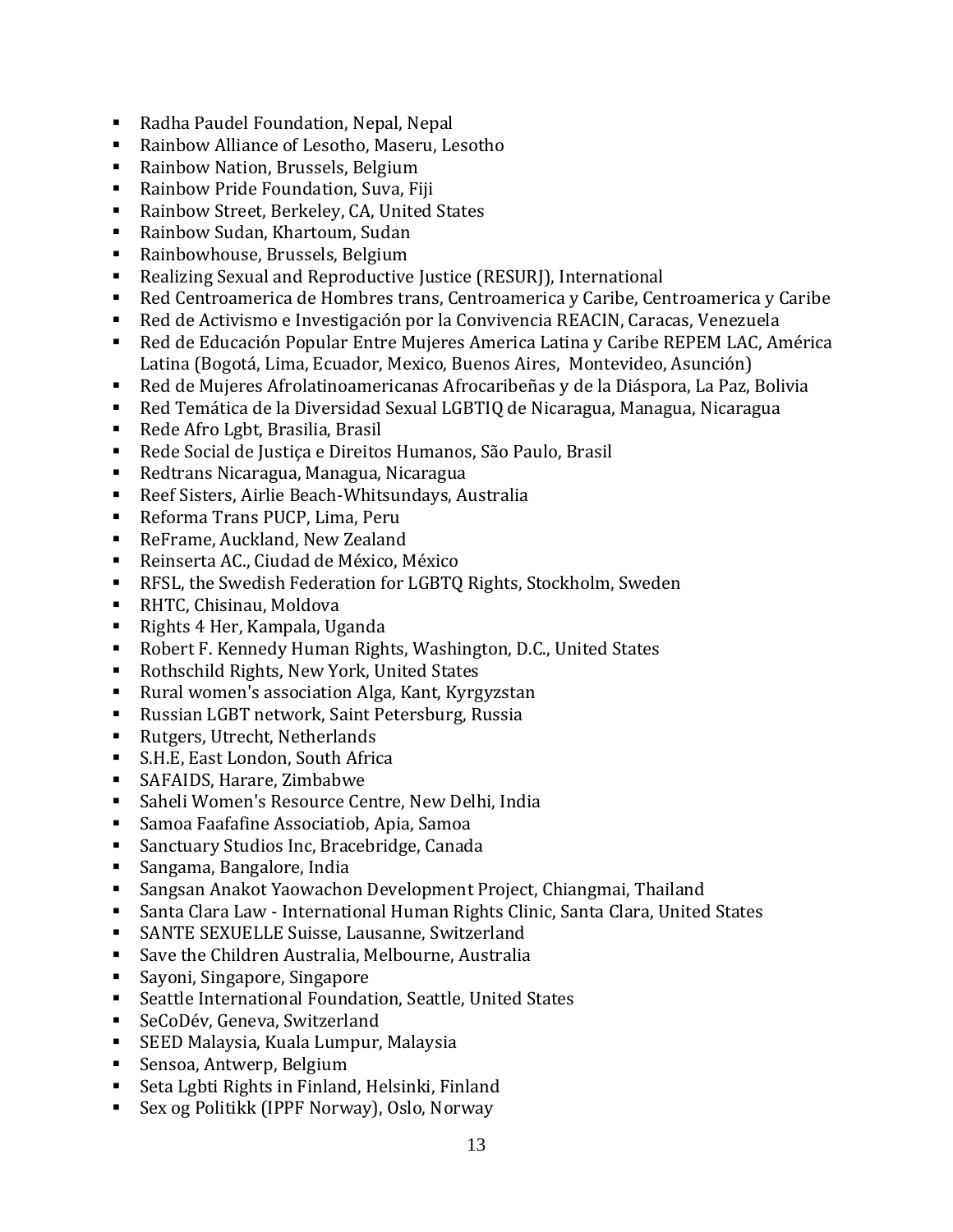- Shandong Agricultural University Rainbow Society, Tai'an, China
- Shanghai Nv'ai, Shanghai, China
- ShePlusPride, Singapore, Singapore
- Shirkat Gah Women's Resource Centre, Pakistan/Transnational (Karachi, Lahore, Peshawar, Quetta)
- Shiyida Kaleidoscope, Jinan, Qingdao, China
- Simavi, Amsterdam, The Netherlands
- Sindicato Unitario Organizado Nacional de la Administración de Justicia de Venezuela (SUONTRAJ), Caracas, Venezuela
- Social Health and Empowerment, East London, South Africa
- Social Policies Gender Identity and Sexual Orientation Studies Association (SPoD), Istanbul, Turkey
- Social, Health and Empowerment Feminist Collective of Transgender Women in Africa, East London, South Africa
- Society Against Sexual Orientation Discrimination (SASOD), Georgetown, Guyana
- Society for Feminist Analyses AnA, Bucharest, Romania
- Society Of Fa'afafine In American Samoa (SOFIAS), Pago Pago, American Samoa
- Solidarity with Egypt LGBTQ+, Port Said, Egypt
- Sorensen Center for International Peace and Justice, New York, United States
- Soroptimist International, Cambridge-England, Global
- Southern Africa Litigation Centre (SALC), Johannesburg, South Africa
- Specialization on Gender and Public Policy, Columbia University SIPA, New York, United States
- SSD Analyse & Développement, Chardonne, Switzerland
- Stop AIDS in Liberia, Monrovia, Liberia/West Africa
- STRAP, Manila, Philippines
- Success Capital Organisation, GaboroneBotswana
- Support for Women in Governance Organiztion (SWIGO), Juba, South Sudan, South Sudan
- Suriname Men United (SMU), Paramaribo, Suriname
- Swiss Rainbow Families Association, Zurich, Switzerland
- Swiss Trade Union Confederation, Bern, Switzerland
- Swisspeace, Bern, Switzerland
- Synergía Initiatives for Human Rights, Washington, D.C. , Cross-regional
- Taller de Comunicación Mujer, Quito, Ecuador
- Tanggol Bayi (Defend Women) Philippines, Quezon City, Philippines
- TARAB NYC, New York, United States
- Tendo's World (Arts & Health), KAMPALA, Uganda
- TERRE DES FEMMES Switzerland, Bern, Switzerland
- The Center for Socio-Legal Research, at the Universidad de Los Andes School of Law, Bogotá, Colombia
- The Commonwealth Equality Network, London, Pan-Commonwealth
- The Community Health Rights Network, Kampala, Uganda
- The Global Interfaith Network for People of All Sexes, Sexual Orientations, Gender Identities and Expressions, Johannesburg, Global
- The Global Justice Institute, New York, United States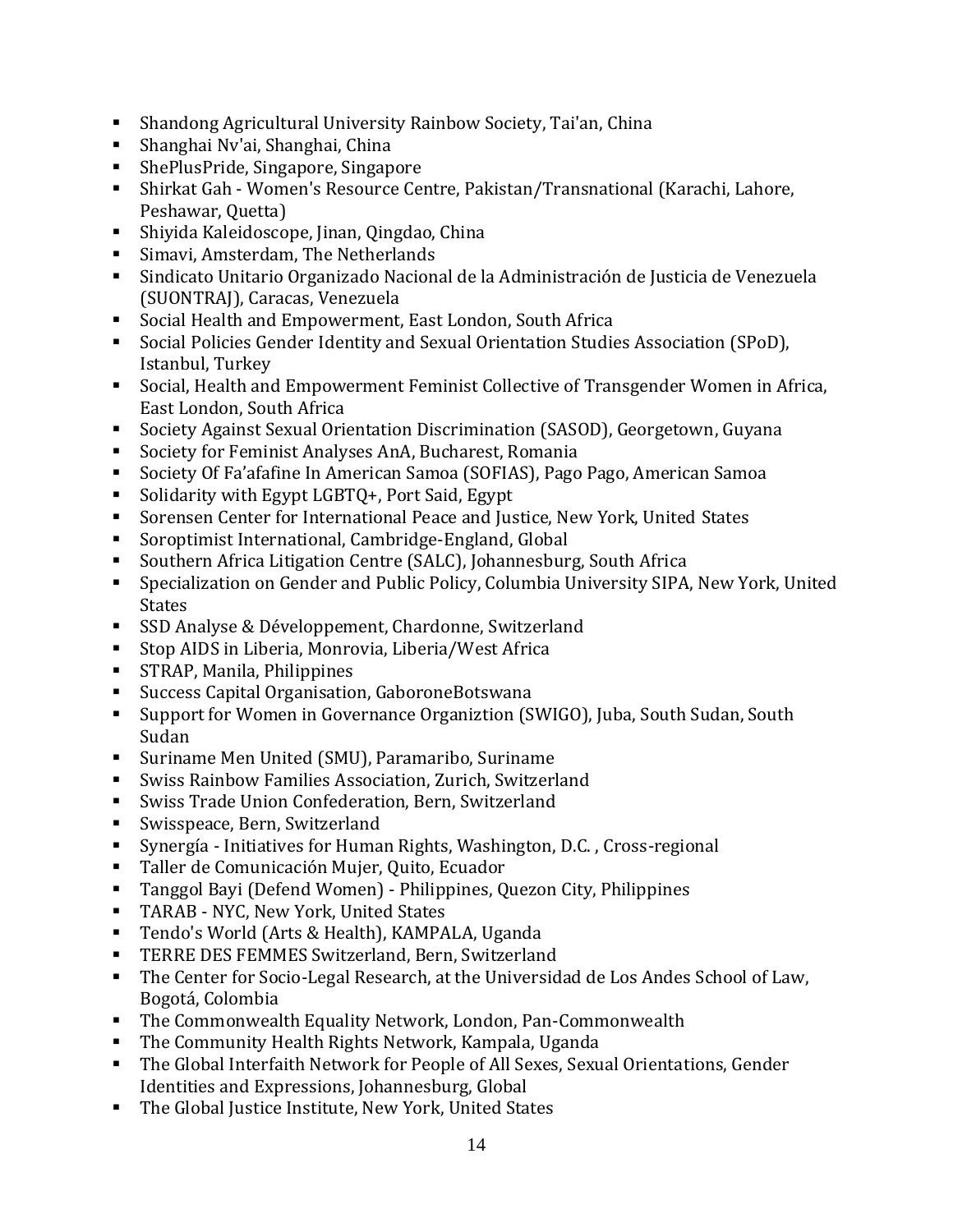- The Human Rights and Gender Justice (HRGJ) Clinic at the City University of New York (CUNY) School of Law, New York, United States
- The Initiative for Equal Rights, Lagos, Nigeria
- The Institute for Studies of Society, Economy and Environment (iSEE), Hanoi, Vietnam
- The International Lesbian, Gay, Bisexual, Trans and Intersex Association (ILGA), Geneva, Switzerland/Global
- The International Women's Initiative, London, United Kingdom
- The International Women's Health Coalition, New York, Global
- The Lamp Light, Lashio-Nothern Shan State, Myanmar
- The Lesbian and Gay and Association of Liberia (LEGAL), Monrovia, Liberia
- The Muslim Alliance for Sexual and Gender diversity, Washington, D.C., United States
- The SCENE, Brisbane, Australia
- The Silver Lining Foundation, Port of Spain, Trinidad and Tobago
- The South African Institute for Advanced Constitutional, Public, Human Rights and International LAw (SAIFAC), a centre of the University of Johannesburg, Johannesburg, South Africa
- Togentherness for Equality and Action-TEA, Bangkok, Thailand
- Trans Research, Education, Advocacy & Training [TREAT], Bulawayo, Zimbabwe
- Trans-Austria, Wien, Austria
- Trans-Fuzja Foundation, Warsaw, Poland
- Trans-masculine person, Coimbatore, India
- **TransAction, Auckland, New Zealand**
- TransAkcija Institute, Ljubljana, Slovenia
- TransFoorum, Tallinn, Estonia
- Transgender Equality Network Ireland (TENI), Dublin, Ireland
- Transgender Europe, Berlin, Germany
- Transgender Law Center, Oakland, United States
- Transgender Network of Liberia, Monrovia, Liberia
- Transgender Network Switzerland, Zürich, Switzerland
- Transonline, Beijing, China
- TransSmart Trust, Harare, Zimbabwe
- TransWave Jamaica, Kingston, Jamaica
- TransX, Vienna, Austria
- Tranz Network Uganda Limited, Kampala, Uganda
- **Triangle Project, Cape Town, South Africa**
- **UCTRANS Network, Global**
- Uganda Network on Law, Ethics HIV& AIDS (UGANET), Kampala, Uganda/East Africa
- UK Lesbian and Gay Immigration Group, London, United Kingdom
- UNAMID, Elfasher, Sudan
- UNESCO, San Jose, Costa Rica
- Union de l'Action Féministe, Meknès, Morocco
- UNION SINDICAL DE EMCALI USE, Cali, Colombia
- United and Strong Inc., Castries, Saint Lucia
- United Belize Advocacy Movement, Belize, Belize
- Uniting Network, Sydney, Australia
- Universidad del Pacífico, Lima, Peru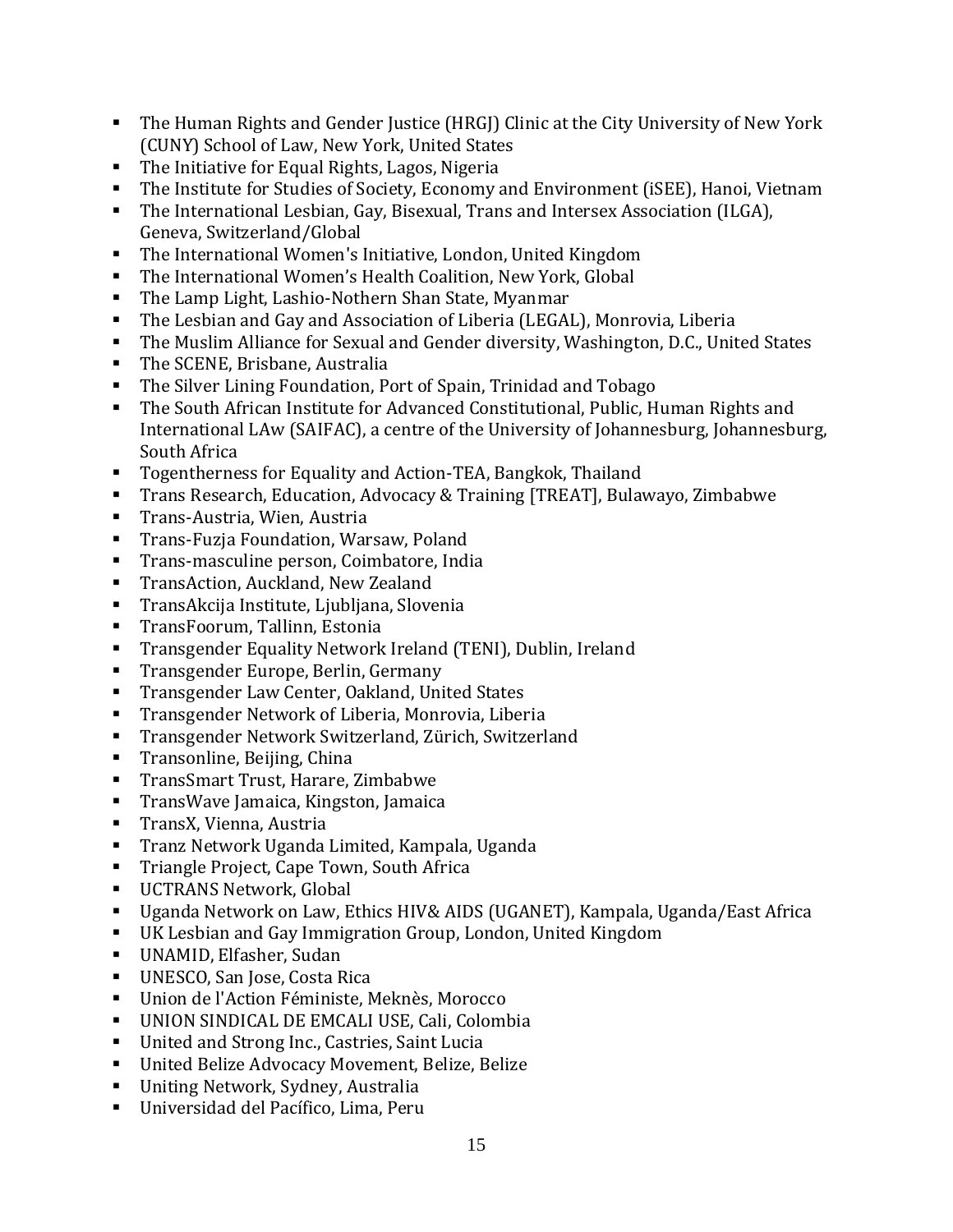- Universidad Externado de Colombia, Bogotá, Colombia
- Université de Montréal, Montréal, Canada
- Urban Morgan Institute for Human Rights, Cincinnati, United States
- Urgent Action Fund, New York, United States
- Urgent Action Fund for Women's Human Rights, New York and Oakland, Global
- Urgent Action Fund- Latin America and the Caribbean, Bogotá, Latin America and the Caribbean
- US Human Rights Network, Atlanta, United States
- **•** UTOPIA BXL, Brussels, Belgium
- UTSOPI, Brussels, Belgium
- Venezuela Diversa, Venezuela, Venezuela
- VIKA, Melbourne, Australia
- Vikalp (women's Group), Vadodara, India
- Voice of Women Organization, Herat, Afghanistan
- Voices of Women in Western Kenya, Kisumu-Nyanza, Kenya
- Voluntary Health Association of Punjab, Chandigarh, India
- WECF International, Utrecht, Netherlands
- White Ribbon Australia, North Sydney, Australia
- White Ribbon Canada, Toronto, Canada
- Wimen entrepreneur and Enviromental Links, Momrovis, Lineria
- WIN, Washington, D.C., United States
- WO=MEN Dutch Gender Platform, Den Haag, Netherlands
- Women and Media Collective, Colombo, Sri Lanka
- Women Enabled International, Washington, D.C., Global
- Women for Women's Human Rights New Ways, Istanbul, Turkey
- Women's Council in Denmark Kvinderådet, Copenhagen, Denmark
- Women's Empowerment for Change, Kingston, Jamaica
- women's enews, New York, United States
- Women's Federation for World Peace, Australia, Melbourne, Australia
- Women's Global Network for Reproductive Rights, Manila, Tanzania
- Women's Health and Equal Rights Initiative, Abuja FCT, Nigeria
- Women's Initiatives for Gender Justice, The Hague, The Netherlands
- Women's International League for Peace and Freedom (WILPF) Afghanistan Section, Kabul, Afghanistan
- Women's International League for Peace and Freedom (WILPF) Australia, Canberra, Australia
- Women's International League for Peace and Freedom (WILPF) Cameroon, Douala, Cameroon
- Women's International League for Peace and Freedom (WILPF) Chad, N'djamena, Chad
- Women's International League for Peace and Freedom (WILPF) Ghana Section, Accra, Ghana
- Women's International League for Peace and Freedom (WILPF) Lebanon, Lebanon, MENA
- Women's International League for Peace and Freedom (WILPF) Nigeria, Enugu, Nigeria
- Women's International League for Peace and Freedom (WILPF) Pakistan, Islamabad, Pakistan